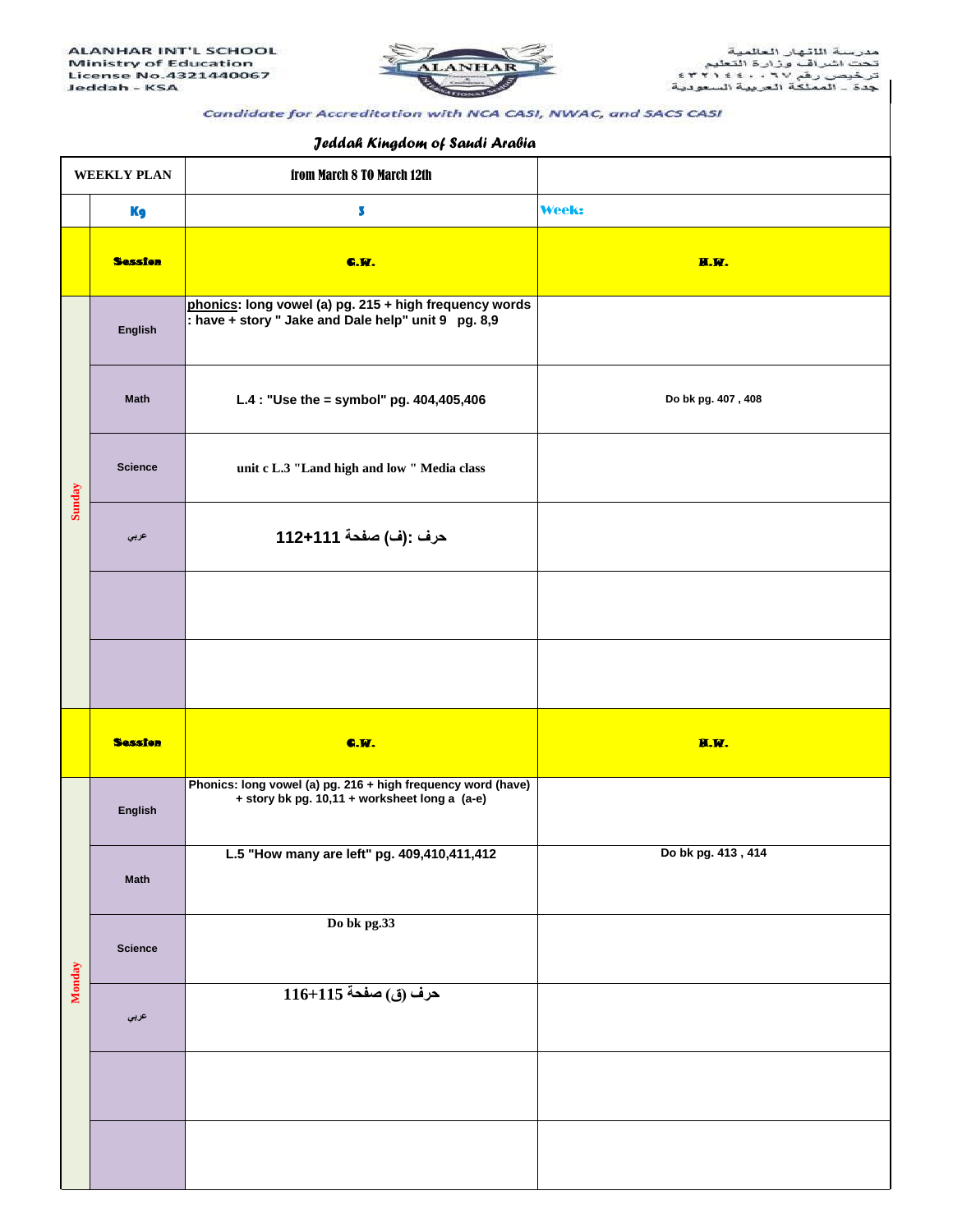|           | <b>Session</b> | <b>C.W.</b>                                                                  | H.W.                         |
|-----------|----------------|------------------------------------------------------------------------------|------------------------------|
| Tuesday   | English        | practice : long a pg. 246 + story pg. 12,13 + worksheet long a (ai)          | do bk pg. 251, 252           |
|           | <b>Math</b>    | L.7 "Subtract to take apart 10" pg. 422, 423, 424                            | Do bk pg. 425, 426, 427, 428 |
|           | <b>Science</b> | media class                                                                  |                              |
|           | عربي           | الخط العربي                                                                  |                              |
|           |                |                                                                              |                              |
|           |                |                                                                              |                              |
|           |                |                                                                              |                              |
|           | <b>Session</b> | <b>C.W.</b>                                                                  | <b>H.W.</b>                  |
|           | English        | Practice: long a pg. 247, 248 + worksheet long a (ay)<br>+story bk pg. 14,15 |                              |
|           | <b>Math</b>    | review bk pg. 429, 430, 431, 432                                             |                              |
|           | <b>Science</b> | bk pg. 34                                                                    |                              |
| Wednesday | عربي           | املاء :(فجر- فيل ـ قفل ـ قمر ـ قطة )                                         |                              |
|           |                |                                                                              |                              |